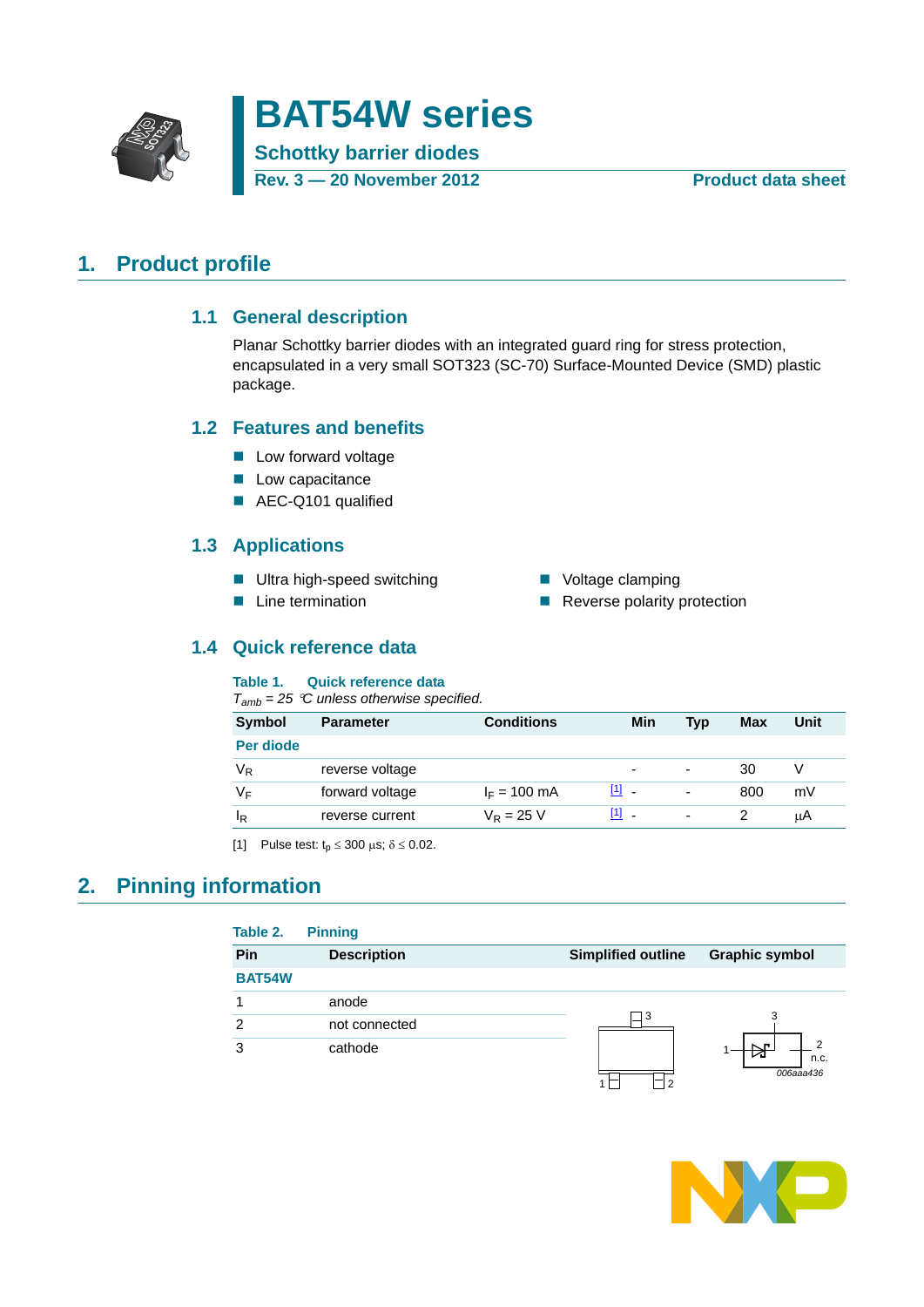**Schottky barrier diodes**

| Table 2.       | Pinning continued                     |                           |                       |
|----------------|---------------------------------------|---------------------------|-----------------------|
| <b>Pin</b>     | <b>Description</b>                    | <b>Simplified outline</b> | <b>Graphic symbol</b> |
| <b>BAT54AW</b> |                                       |                           |                       |
| 1              | cathode (diode 1)                     |                           |                       |
| 2              | cathode (diode 2)                     | 3                         | 3                     |
| 3              | common anode                          |                           | $\overline{2}$        |
|                |                                       | $\overline{2}$            | 006aaa439             |
| <b>BAT54CW</b> |                                       |                           |                       |
| 1              | anode (diode 1)                       |                           |                       |
| 2              | anode (diode 2)                       | 3                         | 3                     |
| 3              | common cathode                        |                           | 2                     |
|                |                                       |                           | 006aac984             |
|                |                                       | $\overline{2}$            |                       |
| <b>BAT54SW</b> |                                       |                           |                       |
| 1              | anode (diode 1)                       |                           |                       |
| 2              | cathode (diode 2)                     | 3                         | 3                     |
| 3              | cathode (diode 1),<br>anode (diode 2) | $\mathfrak{p}$            | 2<br>006aaa437        |

### <span id="page-1-2"></span>**3. Ordering information**

| <b>Ordering information</b><br>Table 3. |             |                                          |         |
|-----------------------------------------|-------------|------------------------------------------|---------|
| <b>Type number</b>                      | Package     |                                          |         |
|                                         | <b>Name</b> | <b>Description</b>                       | Version |
| BAT54W series                           | SC-70       | plastic surface-mounted package; 3 leads | SOT323  |

#### <span id="page-1-1"></span>**4. Marking**

| <b>Table 4. Marking codes</b> |                             |
|-------------------------------|-----------------------------|
| <b>Type number</b>            | Marking code <sup>[1]</sup> |
| BAT54W                        | $\mathsf{L}4^*$             |
| BAT54AW                       | $42*$                       |
| BAT54CW                       | $43*$                       |
| BAT54SW                       | 44*                         |

<span id="page-1-0"></span> $[1]$   $*$  = placeholder for manufacturing site code.

**Product data sheet Rev. 3 — 20 November 2012 Rev. 3 — 20 November 2012 2011**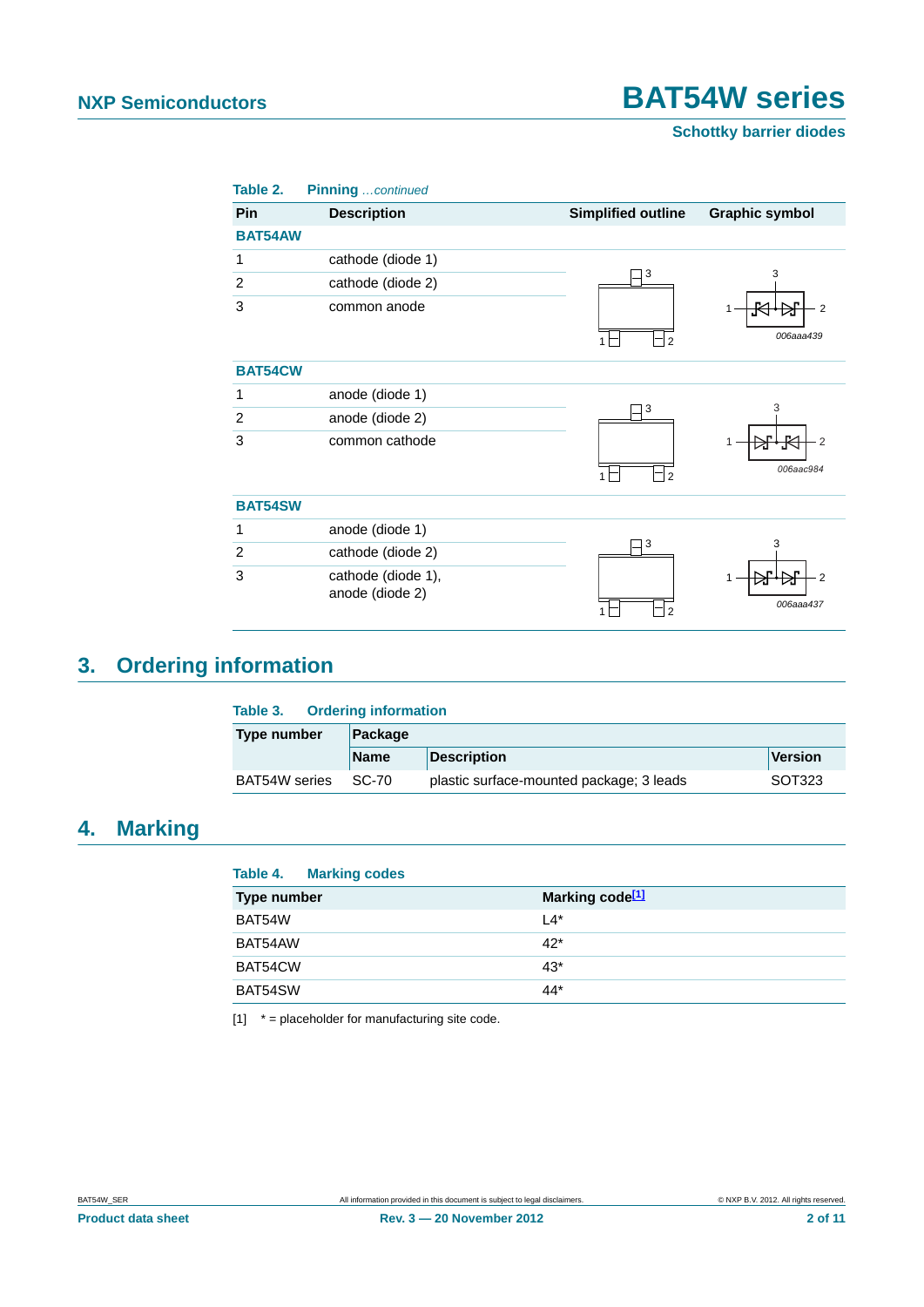### <span id="page-2-4"></span>**5. Limiting values**

<span id="page-2-3"></span>

| Table 5.         | <b>Limiting values</b><br>In accordance with the Absolute Maximum Rating System (IEC 60134). |                                     |                                         |        |             |
|------------------|----------------------------------------------------------------------------------------------|-------------------------------------|-----------------------------------------|--------|-------------|
| Symbol           | <b>Parameter</b>                                                                             | <b>Conditions</b>                   | Min                                     | Max    | Unit        |
| Per diode        |                                                                                              |                                     |                                         |        |             |
| $V_R$            | reverse voltage                                                                              |                                     |                                         | 30     | V           |
| IF               | forward current                                                                              |                                     |                                         | 200    | mA          |
| <b>FRM</b>       | repetitive peak forward<br>current                                                           | $t_{p} \leq 1$ s; $\delta \leq 0.5$ |                                         | 300    | mA          |
| $I_{FSM}$        | non-repetitive peak<br>forward current                                                       | square wave;<br>$t_{\rm p}$ < 10 ms | $\boxed{1}$ -                           | 600    | mA          |
|                  | Per device; one diode loaded                                                                 |                                     |                                         |        |             |
| $P_{\text{tot}}$ | total power dissipation                                                                      | $T_{amb} \leq 25 °C$                | $\boxed{2}$<br>$\overline{\phantom{a}}$ | 200    | mW          |
| $T_i$            | junction temperature                                                                         |                                     |                                         | 150    | °C          |
| $T_{amb}$        | ambient temperature                                                                          |                                     | $-55$                                   | $+150$ | °C          |
| $T_{\text{stg}}$ | storage temperature                                                                          |                                     | $-65$                                   | $+150$ | $^{\circ}C$ |

<span id="page-2-0"></span>[1]  $T_i = 25$  °C before surge.

<span id="page-2-1"></span>[2] Device mounted on an FR4 Printed-Circuit Board (PCB), single-sided copper, tin-plated and standard footprint.

### <span id="page-2-5"></span>**6. Thermal characteristics**

| Table 6.      | <b>Thermal characteristics</b>                 |                   |         |                |     |      |
|---------------|------------------------------------------------|-------------------|---------|----------------|-----|------|
| Symbol        | <b>Parameter</b>                               | <b>Conditions</b> | Min     | Tvp            | Max | Unit |
|               | Per device; one diode loaded                   |                   |         |                |     |      |
| $R_{th(i-a)}$ | thermal resistance from<br>junction to ambient | in free air       | $[1]$ . | $\blacksquare$ | 625 | K/W  |

<span id="page-2-2"></span>[1] Device mounted on an FR4 PCB, single-sided copper, tin-plated and standard footprint.

**Product data sheet Rev. 3 — 20 November 2012 Rev. 3 — 20 November 2012** 3 of 11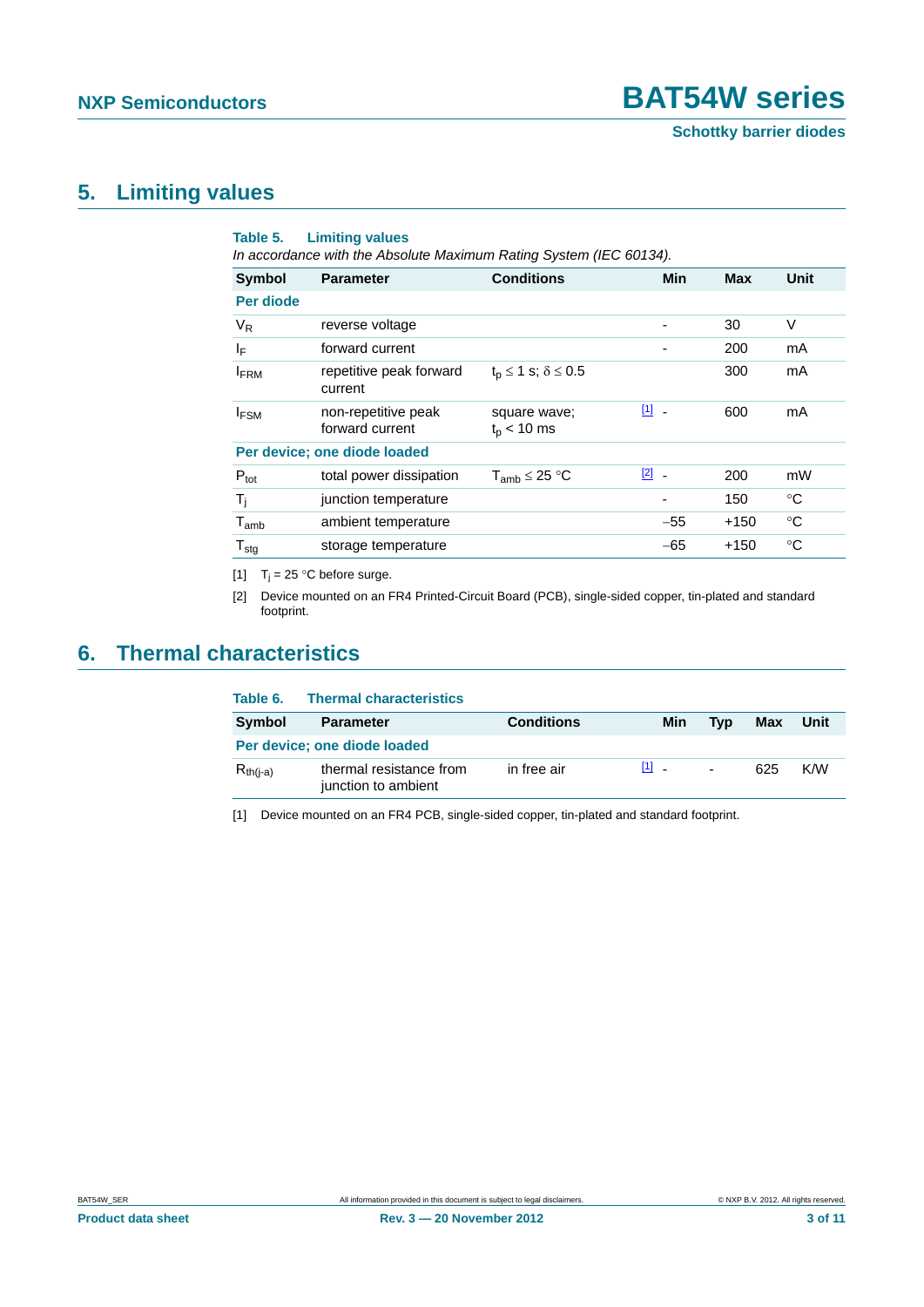### <span id="page-3-3"></span>**7. Characteristics**

| <b>Symbol</b>    | <b>Parameter</b>      | <b>Conditions</b>        | <b>Min</b>    | <b>Typ</b>               | Max | Unit |
|------------------|-----------------------|--------------------------|---------------|--------------------------|-----|------|
| <b>Per diode</b> |                       |                          |               |                          |     |      |
| VF               | forward voltage       |                          | $\boxed{1}$   |                          |     |      |
|                  |                       | $I_F = 0.1$ mA           |               | ٠                        | 240 | mV   |
|                  |                       | $I_F = 1$ mA             |               | ٠                        | 320 | mV   |
|                  |                       | $I_F = 10$ mA            |               | ٠                        | 400 | mV   |
|                  |                       | $I_F = 30$ mA            |               | ٠                        | 500 | mV   |
|                  |                       | $I_F = 100$ mA           |               | ٠                        | 800 | mV   |
| $I_R$            | reverse current       | $V_R = 25 V$             | $\boxed{1}$ - | ٠                        | 2   | μA   |
| $C_d$            | diode capacitance     | $f = 1$ MHz; $V_R = 1$ V |               | $\overline{\phantom{a}}$ | 10  | рF   |
| $t_{rr}$         | reverse recovery time |                          | $\boxed{2}$ - | ٠                        | 5   | ns   |

<span id="page-3-1"></span><span id="page-3-0"></span>[2] When switched from  $I_F = 10$  mA to  $I_R = 10$  mA;  $R_L = 100 \Omega$ ; measured at  $I_R = 1$  mA.



<span id="page-3-2"></span>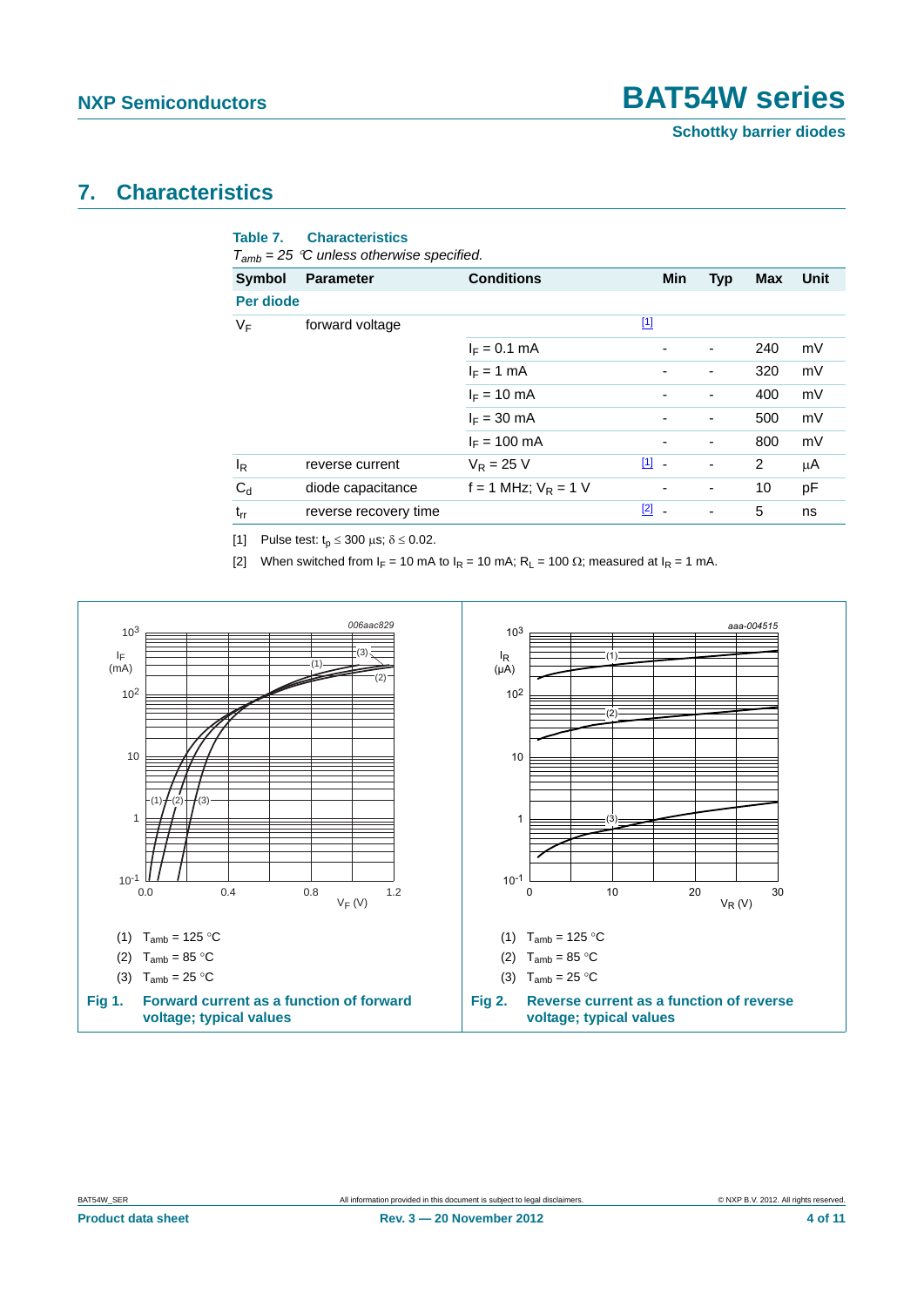**Schottky barrier diodes**



#### <span id="page-4-1"></span>**8. Test information**



#### <span id="page-4-2"></span><span id="page-4-0"></span>**8.1 Quality information**

This product has been qualified in accordance with the Automotive Electronics Council (AEC) standard *Q101 - Stress test qualification for discrete semiconductors*, and is suitable for use in automotive applications.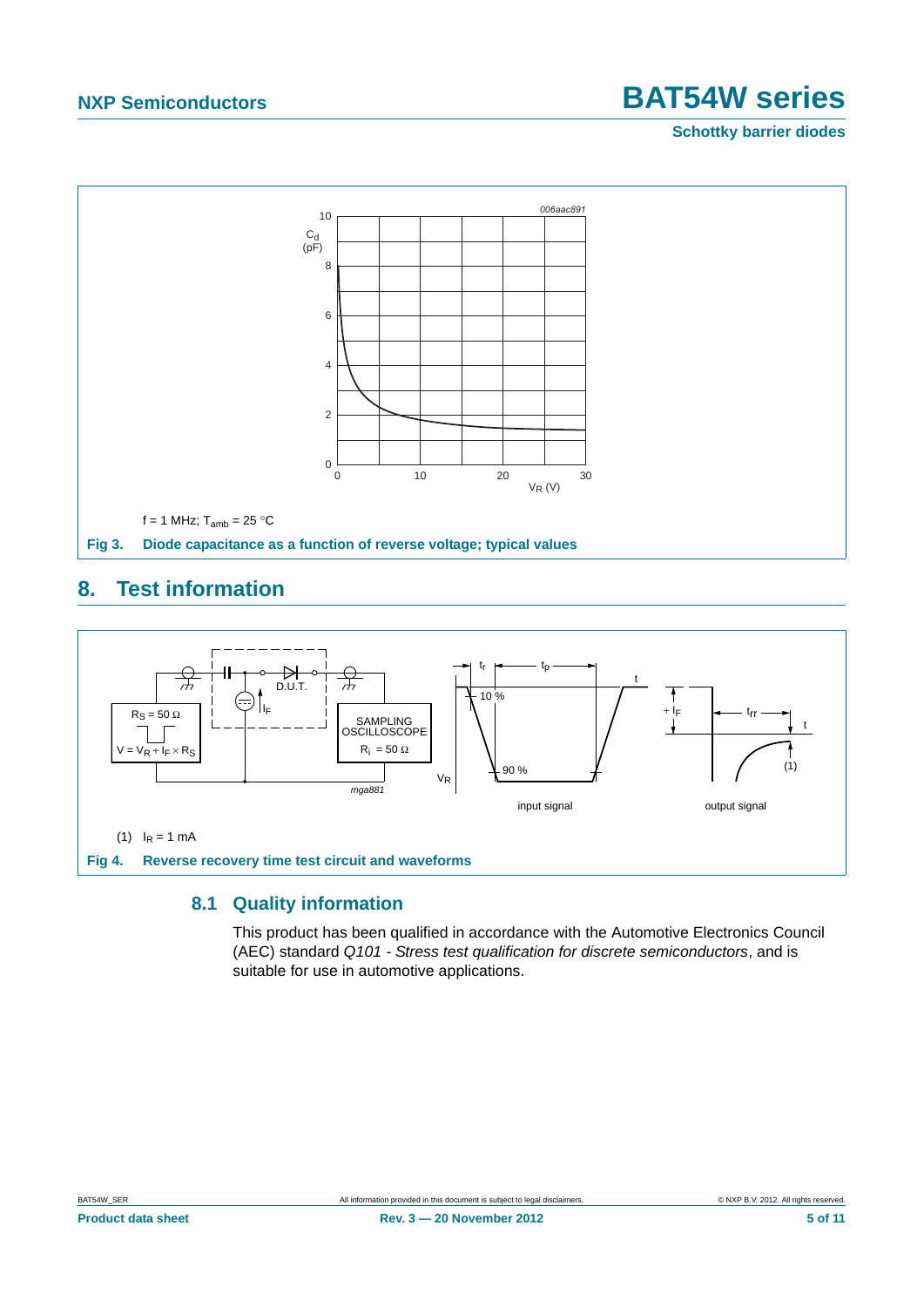**Schottky barrier diodes**

#### <span id="page-5-3"></span>**9. Package outline**



### <span id="page-5-2"></span>**10. Packing information**

#### <span id="page-5-1"></span>**Table 8. Packing methods**

*The indicated -xxx are the last three digits of the 12NC ordering code.[\[1\]](#page-5-0)*

| Type number   | Package | <b>Description</b>             |      | <b>Packing quantity</b> |  |
|---------------|---------|--------------------------------|------|-------------------------|--|
|               |         |                                | 3000 | 10000                   |  |
| BAT54W series | SOT323  | 4 mm pitch, 8 mm tape and reel | -115 | -135                    |  |

<span id="page-5-0"></span>[1] For further information and the availability of packing methods, see [Section 14](#page-9-0).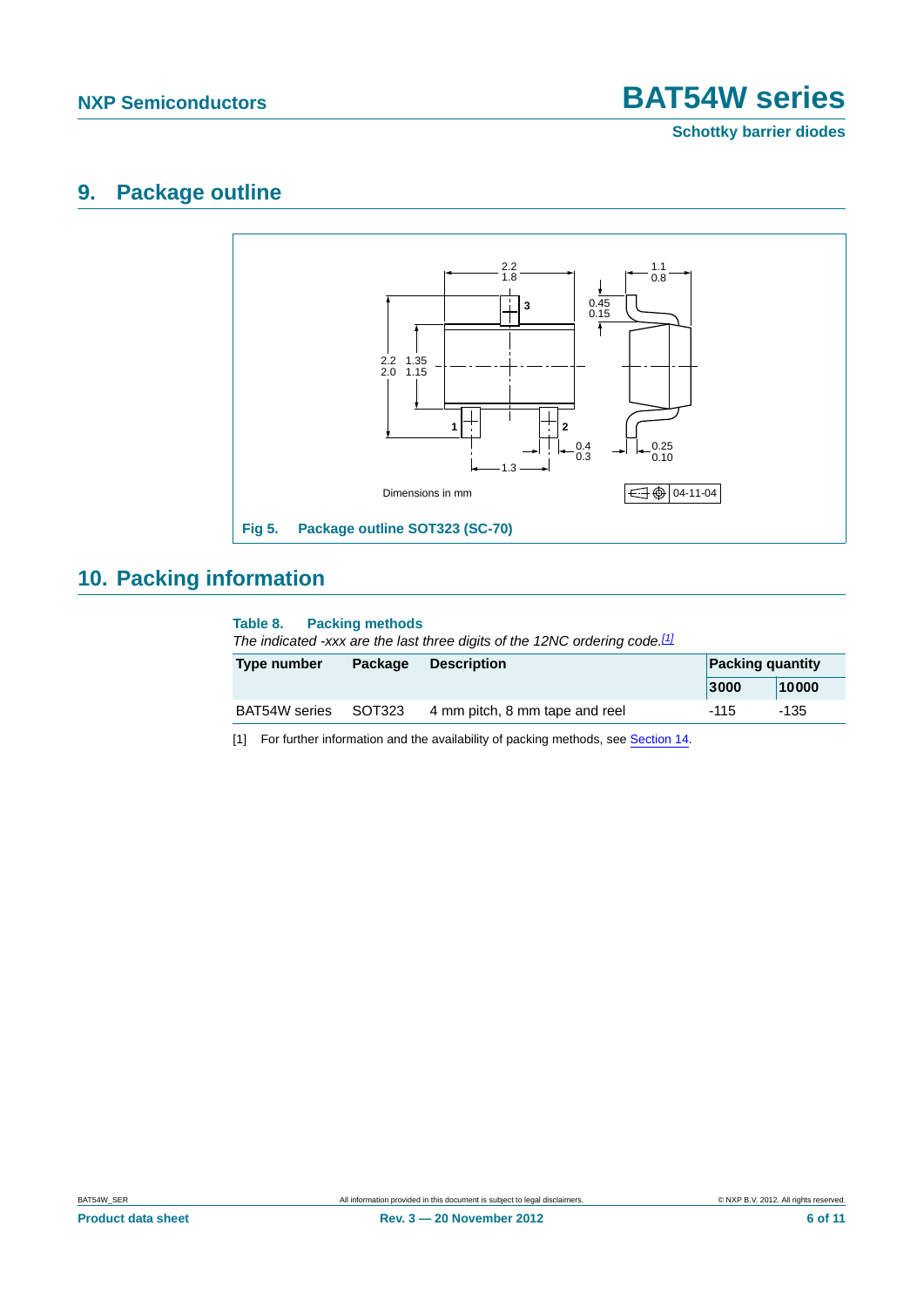**Schottky barrier diodes**

### <span id="page-6-0"></span>**11. Soldering**

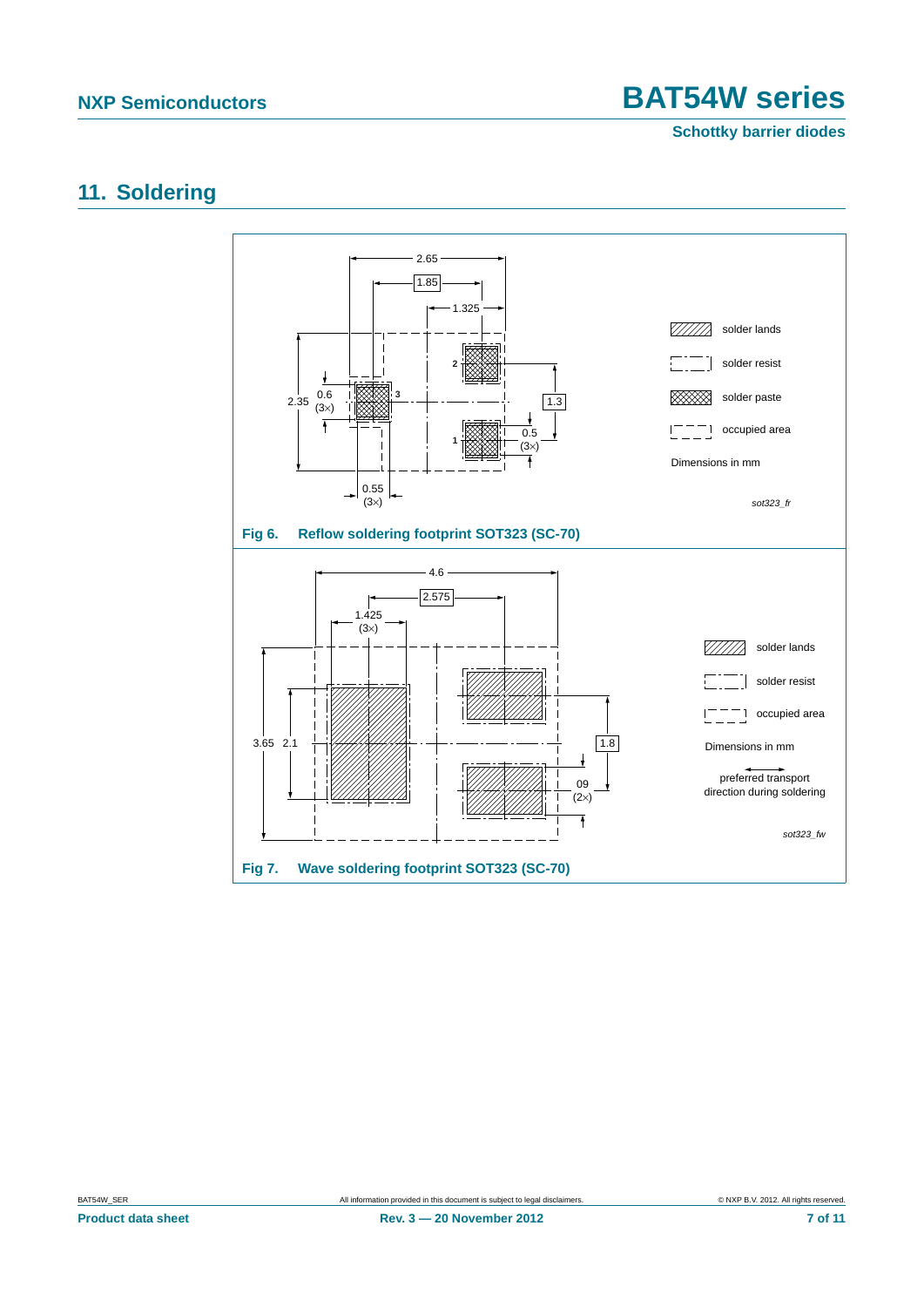### <span id="page-7-0"></span>**12. Revision history**

| Document ID       | Release date                                                           | Data sheet status                                                                                                      | <b>Change notice</b>     | <b>Supersedes</b> |  |  |
|-------------------|------------------------------------------------------------------------|------------------------------------------------------------------------------------------------------------------------|--------------------------|-------------------|--|--|
| BAT54W SER v.3    | 20121120                                                               | Product data sheet                                                                                                     | $\overline{\phantom{a}}$ | <b>BAT54W v.2</b> |  |  |
| Modifications:    |                                                                        | • The format of this document has been redesigned to comply with the new identity<br>guidelines of NXP Semiconductors. |                          |                   |  |  |
|                   |                                                                        | • Legal texts have been adapted to the new company name where appropriate.                                             |                          |                   |  |  |
|                   | Section 1: updated                                                     |                                                                                                                        |                          |                   |  |  |
|                   | Section 4: updated                                                     |                                                                                                                        |                          |                   |  |  |
|                   | Table 5: updated ambient temperature $T_{amb}$ maximum value to 150 °C |                                                                                                                        |                          |                   |  |  |
|                   | Figure 1 to 4: updated                                                 |                                                                                                                        |                          |                   |  |  |
|                   | Section 8 "Test information": added                                    |                                                                                                                        |                          |                   |  |  |
|                   | Figure 5: replaced by minimized package outline drawing                |                                                                                                                        |                          |                   |  |  |
|                   | Section 10 "Packing information": added                                |                                                                                                                        |                          |                   |  |  |
|                   | Section 11 "Soldering": added                                          |                                                                                                                        |                          |                   |  |  |
|                   |                                                                        | Section 13 "Legal information": updated                                                                                |                          |                   |  |  |
| <b>BAT54W v.2</b> | 19960319                                                               | Product specification                                                                                                  |                          | BAT54W v.1        |  |  |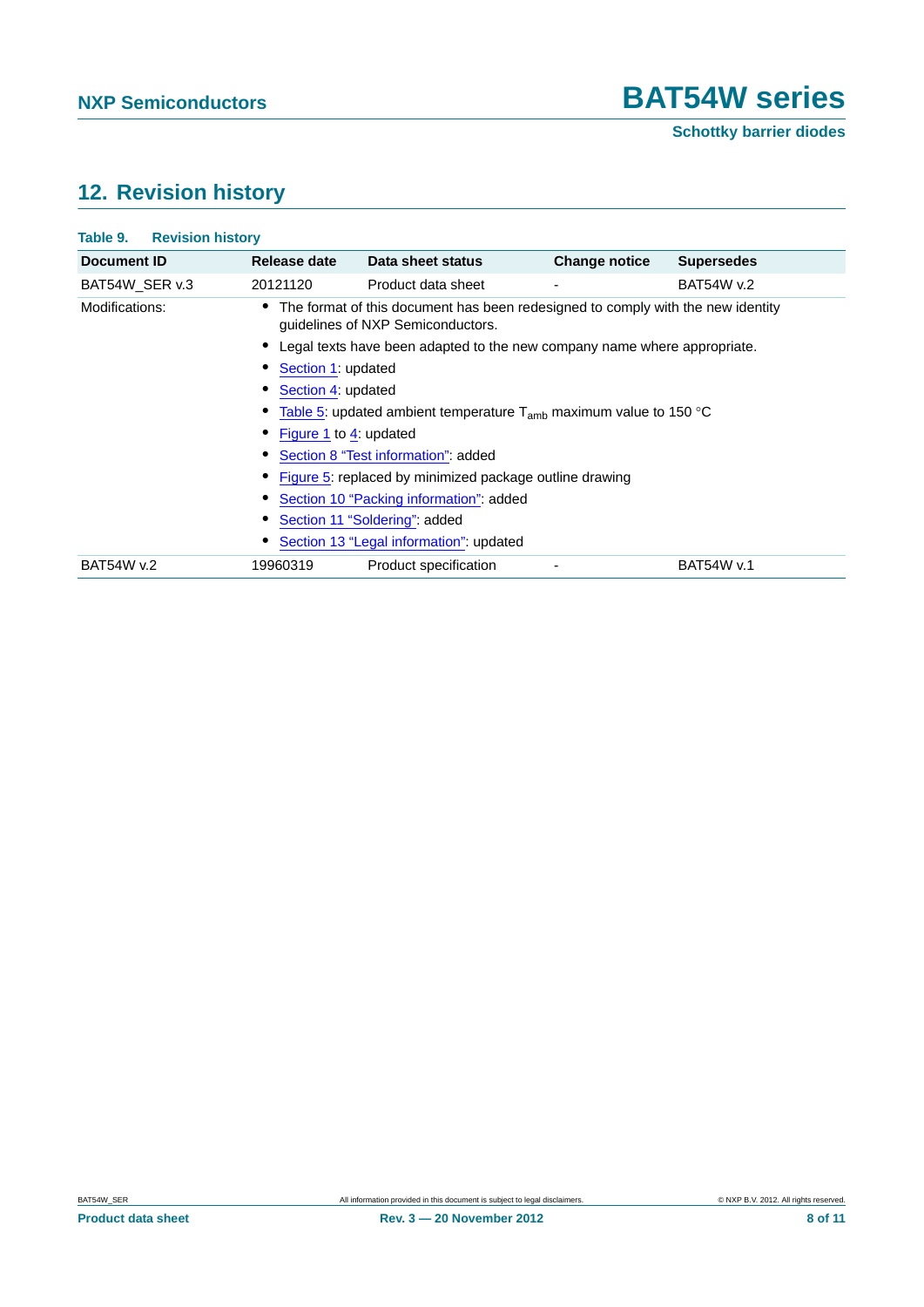#### <span id="page-8-0"></span>**13. Legal information**

#### <span id="page-8-1"></span>**13.1 Data sheet status**

| Document status[1][2]          | Product status <sup>[3]</sup> | <b>Definition</b>                                                                     |
|--------------------------------|-------------------------------|---------------------------------------------------------------------------------------|
| Objective [short] data sheet   | Development                   | This document contains data from the objective specification for product development. |
| Preliminary [short] data sheet | Qualification                 | This document contains data from the preliminary specification.                       |
| Product [short] data sheet     | Production                    | This document contains the product specification.                                     |

[1] Please consult the most recently issued document before initiating or completing a design.

[2] The term 'short data sheet' is explained in section "Definitions".

[3] The product status of device(s) described in this document may have changed since this document was published and may differ in case of multiple devices. The latest product status<br>information is available on the Intern

#### <span id="page-8-2"></span>**13.2 Definitions**

**Draft —** The document is a draft version only. The content is still under internal review and subject to formal approval, which may result in modifications or additions. NXP Semiconductors does not give any representations or warranties as to the accuracy or completeness of information included herein and shall have no liability for the consequences of use of such information.

**Short data sheet —** A short data sheet is an extract from a full data sheet with the same product type number(s) and title. A short data sheet is intended for quick reference only and should not be relied upon to contain detailed and full information. For detailed and full information see the relevant full data sheet, which is available on request via the local NXP Semiconductors sales office. In case of any inconsistency or conflict with the short data sheet, the full data sheet shall prevail.

**Product specification —** The information and data provided in a Product data sheet shall define the specification of the product as agreed between NXP Semiconductors and its customer, unless NXP Semiconductors and customer have explicitly agreed otherwise in writing. In no event however, shall an agreement be valid in which the NXP Semiconductors product is deemed to offer functions and qualities beyond those described in the Product data sheet.

#### <span id="page-8-3"></span>**13.3 Disclaimers**

**Limited warranty and liability —** Information in this document is believed to be accurate and reliable. However, NXP Semiconductors does not give any representations or warranties, expressed or implied, as to the accuracy or completeness of such information and shall have no liability for the consequences of use of such information. NXP Semiconductors takes no responsibility for the content in this document if provided by an information source outside of NXP Semiconductors.

In no event shall NXP Semiconductors be liable for any indirect, incidental, punitive, special or consequential damages (including - without limitation - lost profits, lost savings, business interruption, costs related to the removal or replacement of any products or rework charges) whether or not such damages are based on tort (including negligence), warranty, breach of contract or any other legal theory.

Notwithstanding any damages that customer might incur for any reason whatsoever, NXP Semiconductors' aggregate and cumulative liability towards customer for the products described herein shall be limited in accordance with the *Terms and conditions of commercial sale* of NXP Semiconductors.

**Right to make changes —** NXP Semiconductors reserves the right to make changes to information published in this document, including without limitation specifications and product descriptions, at any time and without notice. This document supersedes and replaces all information supplied prior to the publication hereof.

#### **Suitability for use in automotive applications —** This NXP

Semiconductors product has been qualified for use in automotive applications. Unless otherwise agreed in writing, the product is not designed, authorized or warranted to be suitable for use in life support, life-critical or safety-critical systems or equipment, nor in applications where failure or malfunction of an NXP Semiconductors product can reasonably be expected to result in personal injury, death or severe property or environmental damage. NXP Semiconductors and its suppliers accept no liability for inclusion and/or use of NXP Semiconductors products in such equipment or applications and therefore such inclusion and/or use is at the customer's own risk.

**Applications —** Applications that are described herein for any of these products are for illustrative purposes only. NXP Semiconductors makes no representation or warranty that such applications will be suitable for the specified use without further testing or modification.

Customers are responsible for the design and operation of their applications and products using NXP Semiconductors products, and NXP Semiconductors accepts no liability for any assistance with applications or customer product design. It is customer's sole responsibility to determine whether the NXP Semiconductors product is suitable and fit for the customer's applications and products planned, as well as for the planned application and use of customer's third party customer(s). Customers should provide appropriate design and operating safeguards to minimize the risks associated with their applications and products.

NXP Semiconductors does not accept any liability related to any default, damage, costs or problem which is based on any weakness or default in the customer's applications or products, or the application or use by customer's third party customer(s). Customer is responsible for doing all necessary testing for the customer's applications and products using NXP Semiconductors products in order to avoid a default of the applications and the products or of the application or use by customer's third party customer(s). NXP does not accept any liability in this respect.

**Limiting values —** Stress above one or more limiting values (as defined in the Absolute Maximum Ratings System of IEC 60134) will cause permanent damage to the device. Limiting values are stress ratings only and (proper) operation of the device at these or any other conditions above those given in the Recommended operating conditions section (if present) or the Characteristics sections of this document is not warranted. Constant or repeated exposure to limiting values will permanently and irreversibly affect the quality and reliability of the device.

**Terms and conditions of commercial sale —** NXP Semiconductors products are sold subject to the general terms and conditions of commercial sale, as published at<http://www.nxp.com/profile/terms>, unless otherwise agreed in a valid written individual agreement. In case an individual agreement is concluded only the terms and conditions of the respective agreement shall apply. NXP Semiconductors hereby expressly objects to applying the customer's general terms and conditions with regard to the purchase of NXP Semiconductors products by customer.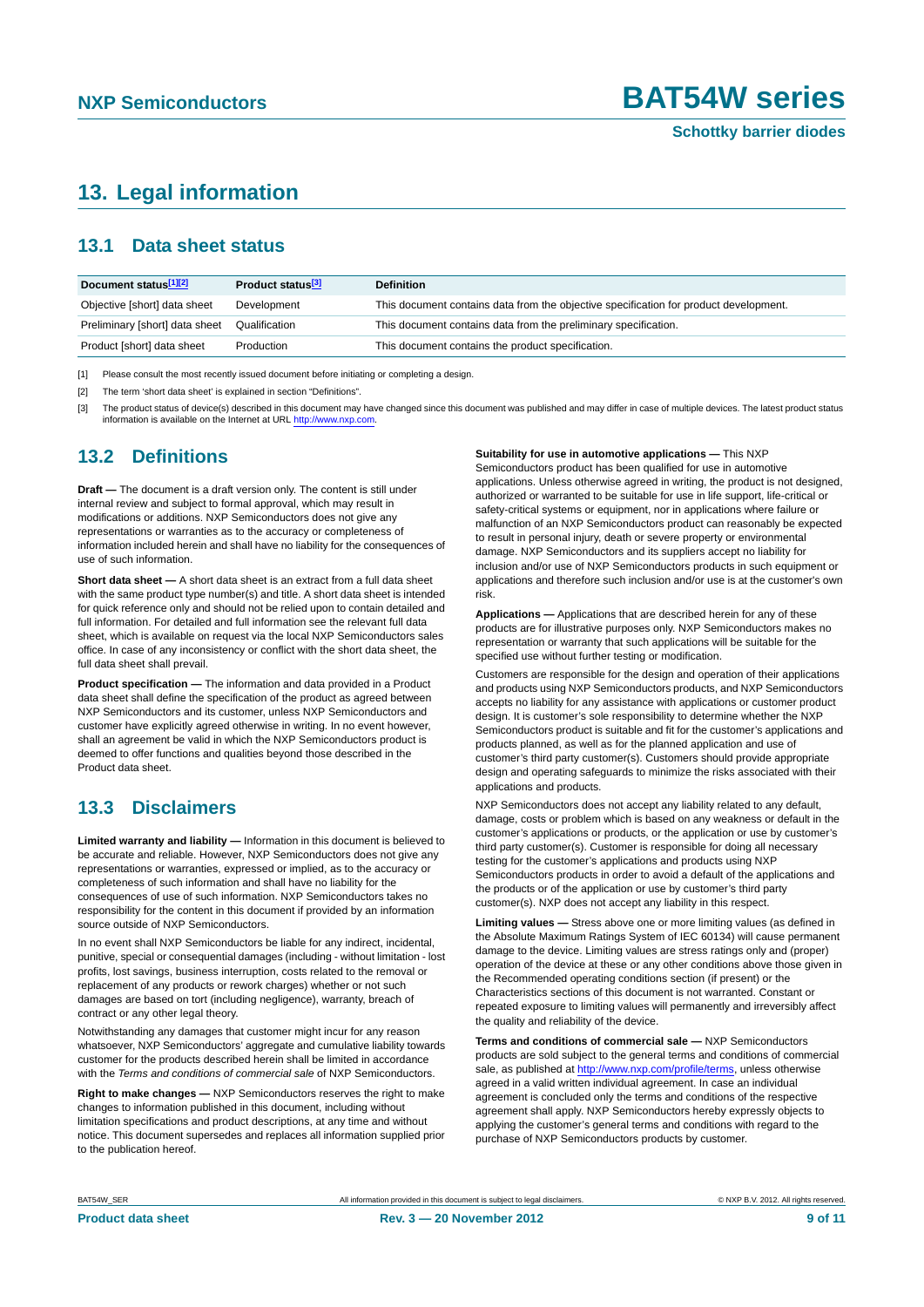#### **Schottky barrier diodes**

**No offer to sell or license —** Nothing in this document may be interpreted or construed as an offer to sell products that is open for acceptance or the grant, conveyance or implication of any license under any copyrights, patents or other industrial or intellectual property rights.

**Export control —** This document as well as the item(s) described herein may be subject to export control regulations. Export might require a prior authorization from competent authorities.

**Quick reference data —** The Quick reference data is an extract of the product data given in the Limiting values and Characteristics sections of this document, and as such is not complete, exhaustive or legally binding.

#### <span id="page-9-1"></span>**13.4 Trademarks**

Notice: All referenced brands, product names, service names and trademarks are the property of their respective owners.

#### <span id="page-9-0"></span>**14. Contact information**

For more information, please visit: **http://www.nxp.com**

For sales office addresses, please send an email to: **salesaddresses@nxp.com**